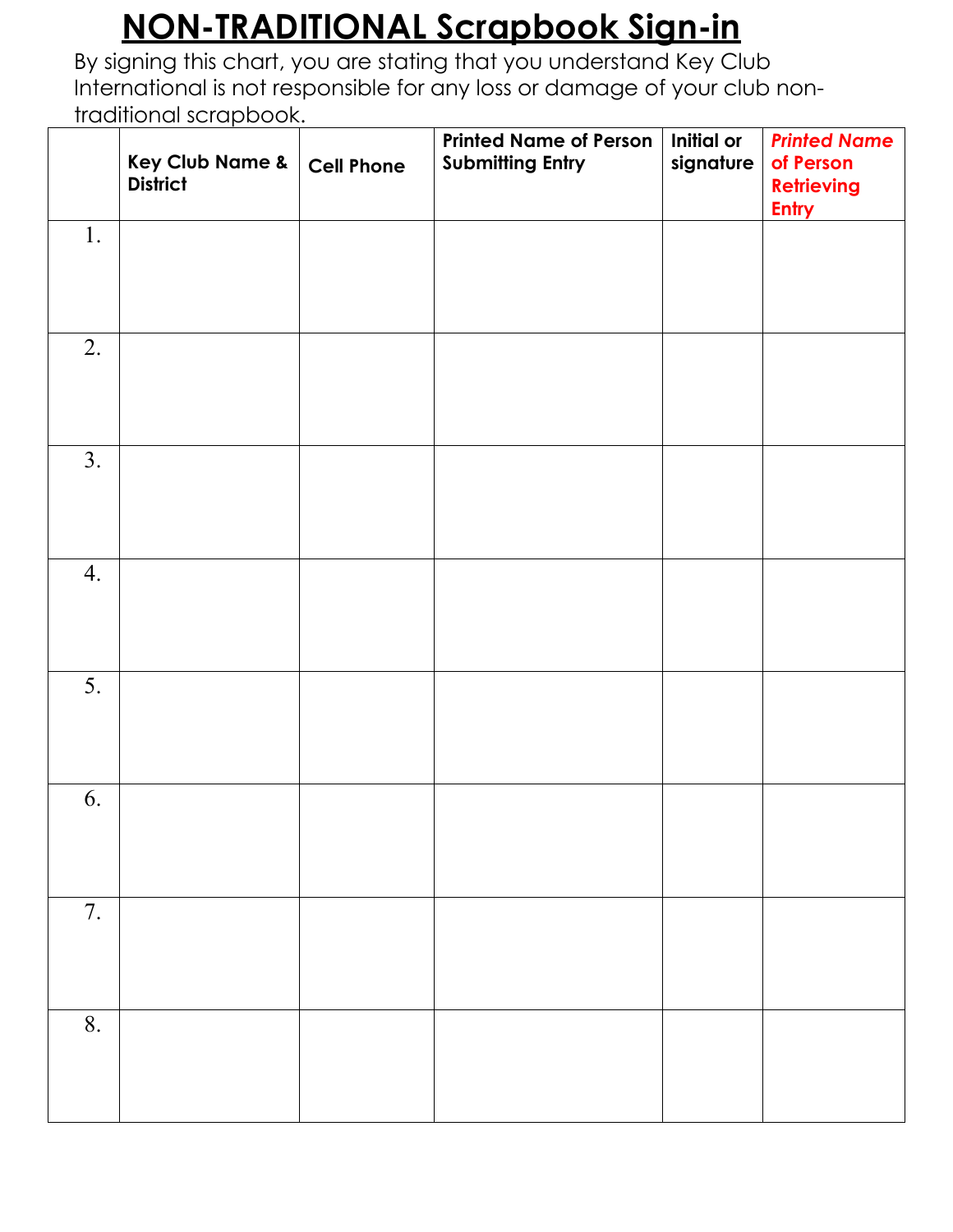|                   | Key Club Name &<br><b>District</b> | <b>Cell Phone</b> | <b>Printed Name of Person</b><br><b>Submitting Entry</b> | Initial or<br>signature | <b>Printed Name</b><br>of Person<br><b>Retrieving</b><br><b>Entry</b> |
|-------------------|------------------------------------|-------------------|----------------------------------------------------------|-------------------------|-----------------------------------------------------------------------|
| 9.                |                                    |                   |                                                          |                         |                                                                       |
| 10.               |                                    |                   |                                                          |                         |                                                                       |
| 11.               |                                    |                   |                                                          |                         |                                                                       |
| 12.               |                                    |                   |                                                          |                         |                                                                       |
| 13.               |                                    |                   |                                                          |                         |                                                                       |
| 14.               |                                    |                   |                                                          |                         |                                                                       |
| $\overline{15}$ . |                                    |                   |                                                          |                         |                                                                       |
| 16.               |                                    |                   |                                                          |                         |                                                                       |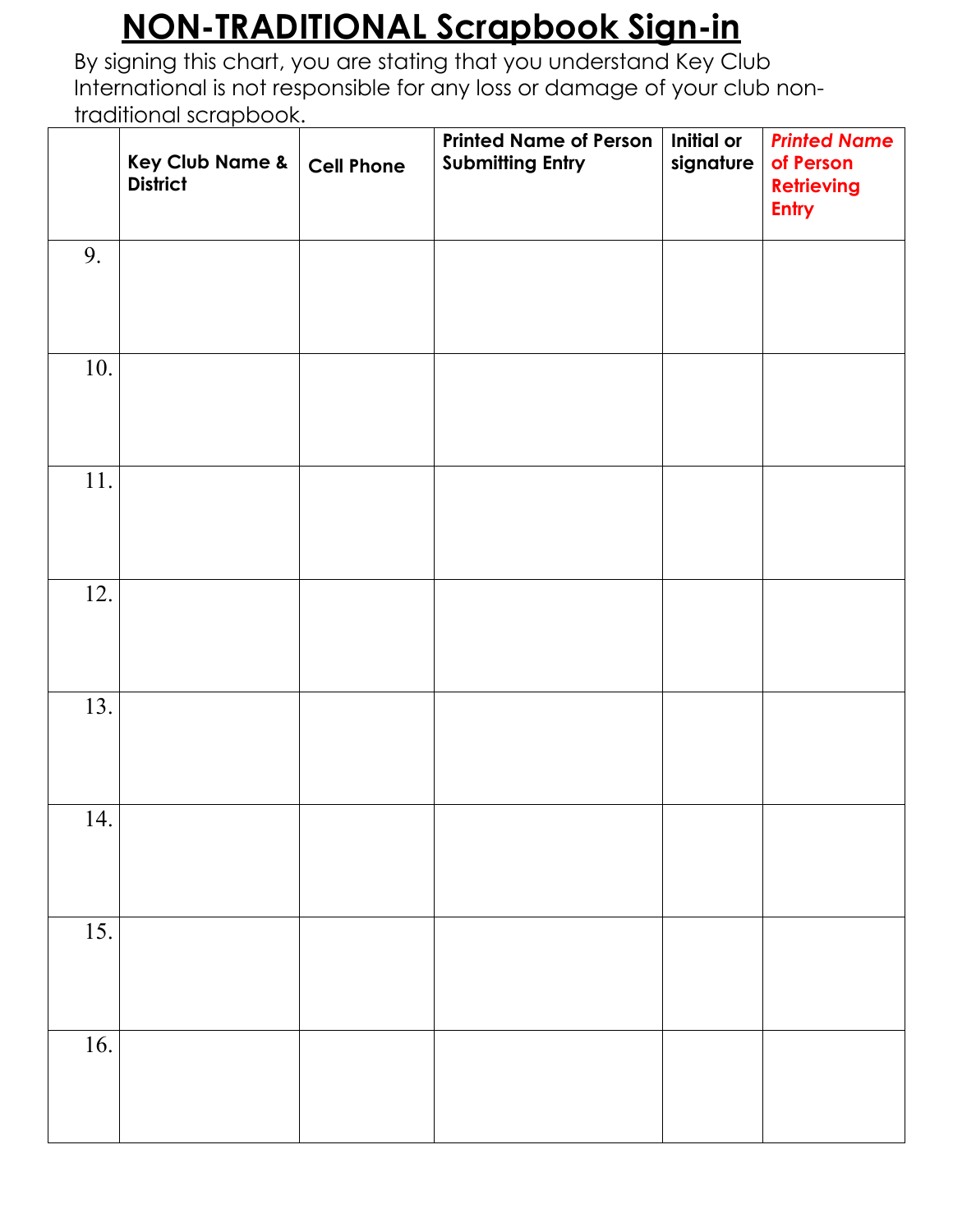|     | Key Club Name &<br><b>District</b> | <b>Cell Phone</b> | <b>Printed Name of Person</b><br><b>Submitting Entry</b> | Initial or<br>signature | <b>Printed Name</b><br>of Person<br><b>Retrieving</b><br><b>Entry</b> |
|-----|------------------------------------|-------------------|----------------------------------------------------------|-------------------------|-----------------------------------------------------------------------|
| 17. |                                    |                   |                                                          |                         |                                                                       |
| 18. |                                    |                   |                                                          |                         |                                                                       |
| 19. |                                    |                   |                                                          |                         |                                                                       |
| 20. |                                    |                   |                                                          |                         |                                                                       |
| 21. |                                    |                   |                                                          |                         |                                                                       |
| 22. |                                    |                   |                                                          |                         |                                                                       |
| 23. |                                    |                   |                                                          |                         |                                                                       |
| 24. |                                    |                   |                                                          |                         |                                                                       |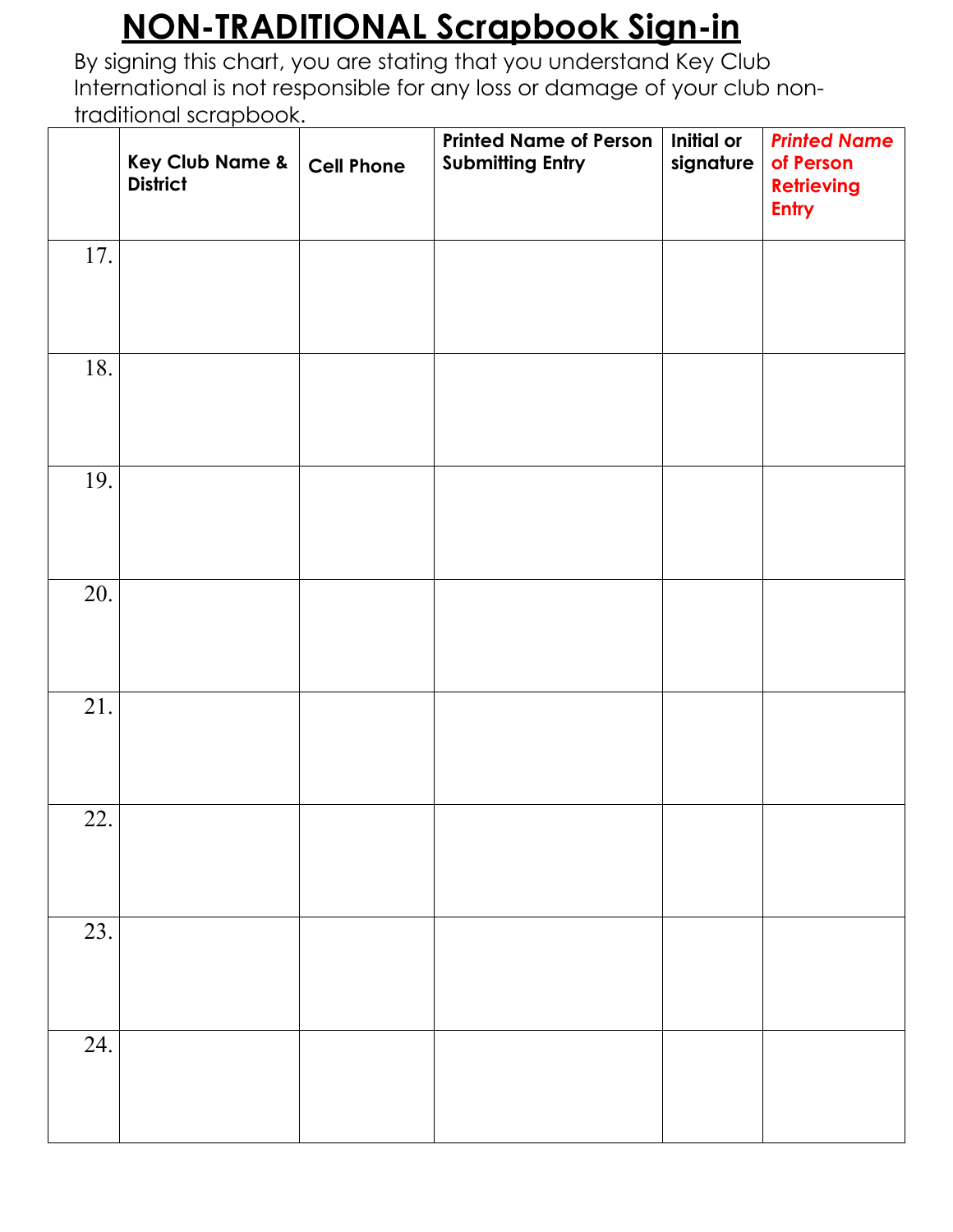|     | Key Club Name &<br><b>District</b> | <b>Cell Phone</b> | <b>Printed Name of Person</b><br><b>Submitting Entry</b> | Initial or<br>signature | <b>Printed Name</b><br>of Person<br><b>Retrieving</b><br><b>Entry</b> |
|-----|------------------------------------|-------------------|----------------------------------------------------------|-------------------------|-----------------------------------------------------------------------|
| 25. |                                    |                   |                                                          |                         |                                                                       |
| 26. |                                    |                   |                                                          |                         |                                                                       |
| 27. |                                    |                   |                                                          |                         |                                                                       |
| 28. |                                    |                   |                                                          |                         |                                                                       |
| 29. |                                    |                   |                                                          |                         |                                                                       |
| 30. |                                    |                   |                                                          |                         |                                                                       |
| 31. |                                    |                   |                                                          |                         |                                                                       |
| 32. |                                    |                   |                                                          |                         |                                                                       |